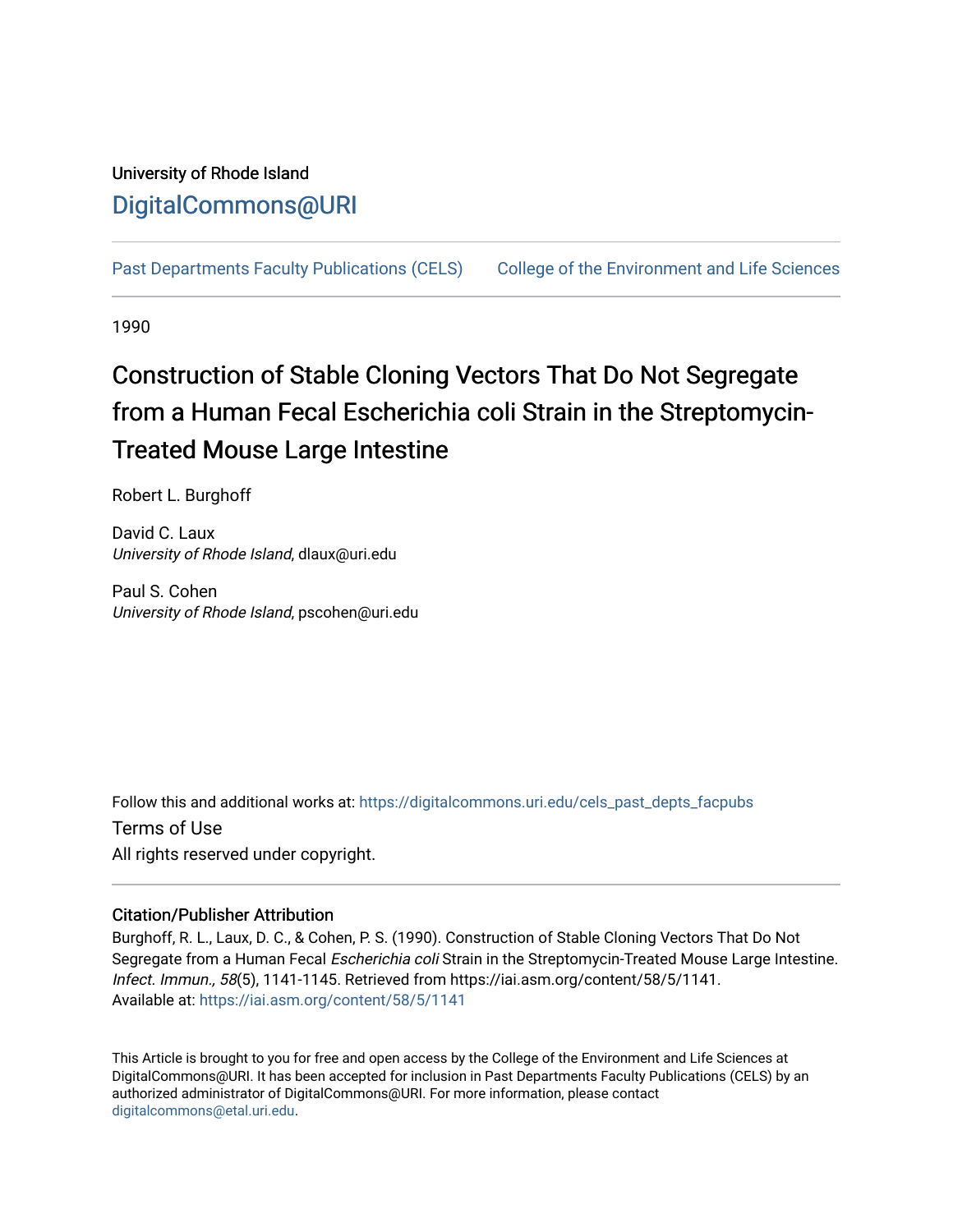## Construction of Stable Cloning Vectors That Do Not Segregate from a Human Fecal Escherichia coli Strain in the Streptomycin-Treated Mouse Large Intestine

ROBERT L. BURGHOFF, DAVID C. LAUX, AND PAUL S. COHEN\*

Department of Microbiology, University of Rhode Island, Kingston, Rhode Island 02881

Received 31 August 1989/Accepted 18 December 1989

Escherichia coli F-18 Col<sup>-</sup> was previously shown to be a poor colonizer of the streptomycin-treated mouse large intestine, relative to its parent,  $E.$  coli F-18. Prior to attempting to clone genes responsible for the colonization phenotype of E. coli F-18 into E. coli F-18 Col<sup>-</sup>, a suitable cloning vector had to be found. In this investigation, we report that the commonly used cloning vectors pBR322, pHC79, and pBR329 all segregate from E. coli F-18 Col<sup>-</sup> both when grown in L broth under conditions of nonselection (i.e., in vitro) and when fed to streptomycin-treated mice (i.e., in vivo). Insertion of the cer region (which promotes resolution of replicating plasmids into monomeric forms) into pHC79 stabilized this plasmid in E. coli F-18 Col<sup>-</sup> in vitro and in vivo. In contrast, two independent cer insertions into pBR329 did not stabilize the plasmid completely in E. coli F-18 Col<sup>-</sup> in vitro, and feeding the strain to streptomycin-treated mice resulted in rapid segregation of the plasmids in vivo. Also, stability of all three plasmids in E. coli F-18 Col<sup>-</sup> in vitro was achieved by insertion of the parB region of plasmid R1, which encodes a cell-killing protein, Hok, that is active only postsegregationally. However, as with cer, complete in vitro and in vivo stabilization was achieved only in parB constructs of pBR322 and pHC79.

Escherichia coli F-18, isolated from the feces of a healthy person in 1977, is an excellent colonizer of the streptomycintreated mouse large intestine  $(5)$ . E. coli F-18 Col<sup>-</sup>, a derivative of  $E.$  coli  $F-18$ , colonizes the streptomycin-treated mouse large intestine as well as its parent does when either is fed to mice alone, but it is unable to colonize when fed to mice together with the parent strain because of the inability of  $E.$  coli F-18 Col<sup>-</sup> to grow in cecal mucus in the presence of E. coli F-18 (20). Furthermore, when streptomycintreated mice are simultaneously fed  $10^8$  CFU of E. coli F-18 Col<sup>-</sup> and only  $10^3$  CFU of E. coli F-18, E. coli F-18 becomes the predominant strain in the mouse large intestine within a few days (20). These data suggested the possibility of shotgun-cloning genes from  $E$ . coli F-18 into  $E$ . coli F-18 Col<sup>-</sup> and the subsequent selection by the mouse intestine of those clones that contain the functional E. coli F-18 colonization gene(s) that are defective or missing in  $E$ . coli F-18 Col<sup>-</sup>. However, prior to cloning, a suitable highly stable vector (i.e., one which would not segregate in vivo) had to be chosen to carry these putative colonization genes. Here we present evidence that several commonly used cloning vectors are unstable in  $E$ . coli  $F-18$  Col<sup>-</sup> both in vitro and in vivo and that insertion of either of the stabilizing loci cer or parB into these vectors can enhance the stability of these plasmids significantly.

#### MATERIALS AND METHODS

Bacterial strains. A spontaneous double mutant of E. coli HB101 (4) resistant to both streptomycin sulfate (Str<sup>r</sup>) and nalidixic acid (Nal<sup>r</sup>) was used for the isolation and characterization of relevant constructions. E. coli F-18 Col<sup>-</sup>, used for all plasmid stability assays reported here, was originally isolated (5) as follows. A streptomycin-resistant, nalidixic acid-resistant mutant of E. coli F-18 was mated with E. coli RS2, which contains the R1drd19 plasmid  $(R1<sup>+</sup>)$ , and an E.  $\text{coll } F$ -18 R1<sup>+</sup> strain was isolated. The E. coli F-18 R1<sup>+</sup> strain was cured of the Rldrdl9 plasmid with acriflavin. One of the cured clones, E. coli F-18 Col<sup>-</sup>, lost both a  $3 \times 10^7$ -dalton plasmid and the ability to make the F-18 colicin (5).

Media. The bacterial growth medium for all strains was L broth (2). The plating medium for both the in vitro and in vivo stability assays was MacConkey agar (Difco Laboratories, Detroit, Mich.) with additional antibiotics as needed: streptomycin sulfate, nalidixic acid, tetracycline hydrochloride, kanamycin monosulfate, ampicillin, and chloramphenicol at concentrations of 100, 50, 10, 40, 100, and 40  $\mu$ g/ml, respectively.

Bacterial transformation. Both  $E.$  coli HB101 (Str<sup>r</sup> Nal<sup>r</sup>) and E. coli F-18 Col<sup>-</sup> (Str<sup>r</sup> Nal<sup>r</sup>) were made competent and transformed with plasmid DNA by the method of Mandel and Higa (14).

Biochemical and recombinant DNA techniques. Small-scale preparations of plasmid DNA were done by the method of Bimboim and Doly (3). Agarose gel electrophoretic analysis of restriction fragments was carried out with 1.5% agarose for detection of fragments of less than 500 base pairs and 0.8% agarose for all other applications. Ligation and restriction endonuclease reactions were done essentially as described by the manufacturer (Bethesda Research Laboratories, Gaithersburg, Md.). Calf intestinal phosphatase treatments were done essentially as described by the manufacturer (Boehringer Mannheim Biochemicals, Indianapolis, Ind.), and all restriction fragment purifications were performed with GENECLEAN according to the instructions provided by the manufacturer (Bio 101 Inc., La Jolla, Calif.).

Plasmid constructions. Plasmids used in this study are listed in Table 1. pRLB1 is a cosmid construct originating from a BamHI-HindIII digest of pKS492 (18). The resulting 280-base-pair fragment, containing cer, was treated with GENECLEAN and ligated to <sup>a</sup> phosphatase-treated BamHI-HindIII digest of pHC79 (12). pRLB2 is a cosmid construct derived from an  $EcoRI-BamHI$  digest of pPR633 (9), which

<sup>\*</sup> Corresponding author.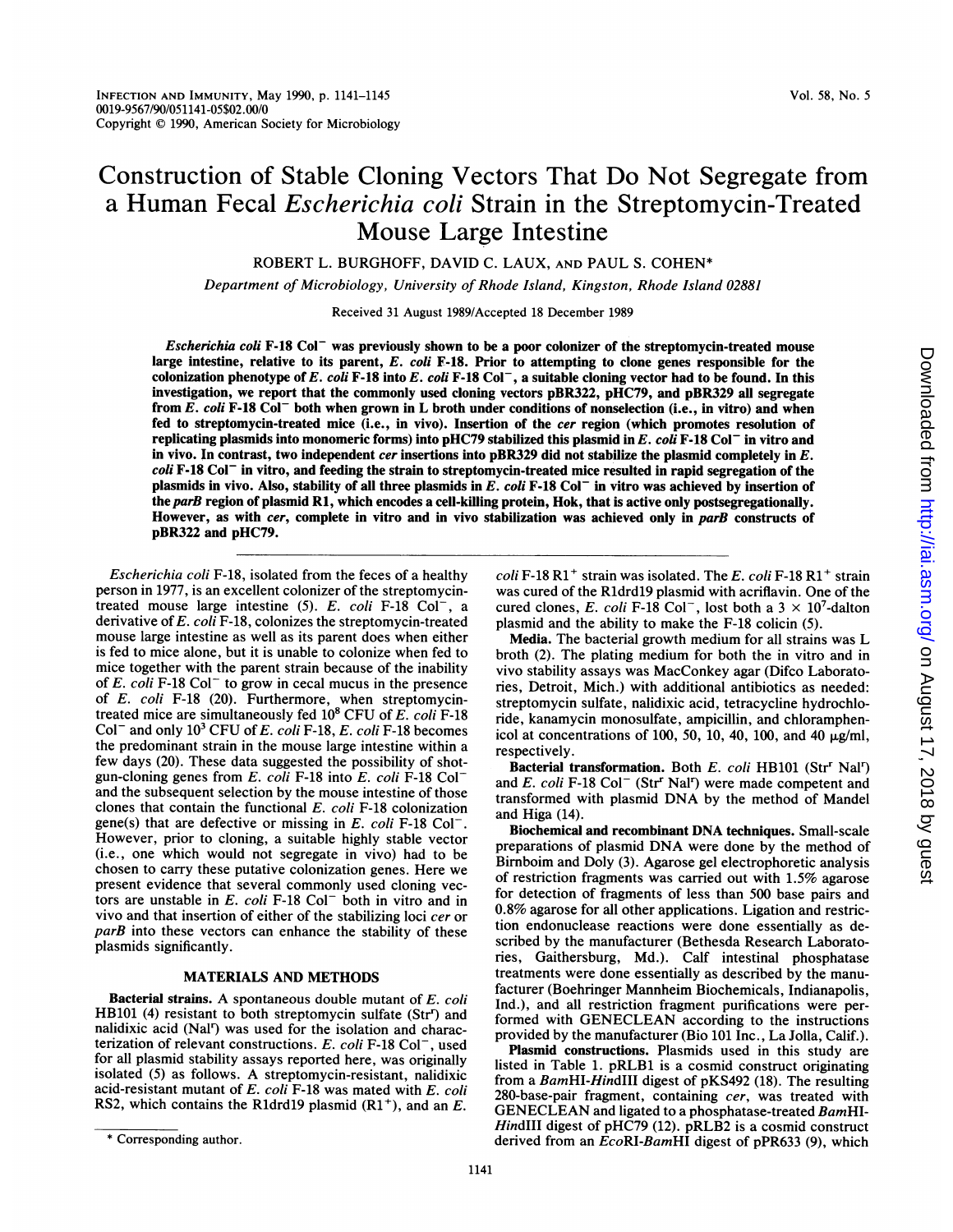| Plasmid | Replicon | Characteristics <sup>a</sup> | Location <sup>b</sup> | Reference    |
|---------|----------|------------------------------|-----------------------|--------------|
| pBR322  | pMB1     | bla tet                      |                       |              |
| pHC79   | pBR322   | bla tet cos                  |                       | 12           |
| pBR329  | pBR322   | bla tet cat                  |                       |              |
| pJBK5   | ColE1    | tet cat                      |                       |              |
| pPR633  | pBR322   | bla par <b>B</b>             | 0 to $+580$           |              |
| pRLB1   | pBR322   | bla cer                      | $+30$ to $+328$       | This article |
| pRLB2   | pBR322   | bla par <b>B</b>             | 0 to $+598$           | This article |
| pRLB3   | pBR322   | bla tet cer                  | $+102$ to $+1,102$    | This article |
| pRLB4   | pBR322   | bla tet cer                  | $+102$ to $+1.102$    | This article |
| pRLB5   | ColE1    | tet cat                      |                       | This article |
| pRLB6   | pBR322   | tet cat aphA parB            | $+2,750$ to $+4,380$  | This article |

aphA, Kanamycin resistance; bla, ampicillin resistance; tet, tetracycline resistance; cat, chloramphenicol resistance; cos, cohesive ends.

 $<sup>b</sup>$  Location of stability determinant, in base pairs, for all constructions. For all plasmids for which a coordinate location is given, the reference point (0 base</sup> pair) is the EcoRI site.

produces a 580-base-pair fragment containing parB, and subsequently ligated to analogously cleaved and phosphatase-treated pHC79 molecules. pRLB3 and pRLB4 represent two promoter orientations of ColEl resolution containing pBR329 derivatives. These plasmids were generated by cloning a 1.0-kilobase (kb) PvuII fragment of pKS492 containing cer into the single PvuII site of pBR329 (6). pRLB5 was constructed from a GENECLEAN-purified 1.0 kb fragment of an MluI digest of lambda DNA cloned into the single phosphatase-treated MluI site of pJBK5, presumably interrupting cer function (13). pRLB6 is a kanamycin monosulfate-resistant pBR329 derivative constructed by cloning the 1.6-kb PstI fragment of pKG1022, containing parB and the aphA gene (8), into the single PstI site of pBR329.

In vivo segregation assays. The method for in vivo segregations was the same as that used to distinguish between the relative colonizing abilities of E. coli strains in mice and was described in detail previously (5, 20). Briefly, three 5- to 8-week-old CD-1 mice were given drinking water containing 5 g of streptomycin sulfate per liter. After <sup>1</sup> day, the mice were starved for 16 to 24 h for water and food (Charles River Valley Rat, Mouse and Hamster Formula) and then fed 1010 CFU of an L broth-grown, plasmid-containing E. coli F-18  $Col^-$  strain suspended in 1 ml of sterile 20% (wt/vol) sucrose solution. After consuming the bacterial suspension, the mice were returned to a diet of food and streptomycin-containing water. The following day and at 48-h intervals thereafter, <sup>1</sup> g of feces no older than 24 h from each of three mice was collected, suspended, homogenized, diluted, and plated on selective media to differentiate between plasmid-bearing and plasmid-free cells, as described previously (5). In all experiments reported here, plates were incubated at 37°C for 16 to 24 h. Plasmid stability was assessed by the level at which plasmid-bearing cells of strain  $E$ . coli F-18 Col<sup>-</sup> persisted in feces. Assays were performed at least twice, with essentially identical results.

In vitro segregation assays. Initially, plasmid-containing  $E$ .  $\text{coll}$  F-18 Col<sup>-</sup> cells were inoculated into tubes containing 5 ml of L broth with either 100  $\mu$ g of ampicillin per ml or 10  $\mu$ g of tetracycline per ml, as required. Cultures were grown to stationary phase (standing) and serially diluted  $10<sup>6</sup>$ -fold into <sup>5</sup> ml of L broth (no antibiotics added). This dilution, representing approximately  $10<sup>3</sup>$  CFU/ml, was regrown overnight at 37°C, serially diluted, and plated onto selective media to distinguish between plasmid-containing and plasmid-free cells. Sequential 10<sup>6</sup>-fold dilutions were regrown to stationary phase every 24 h for a total of 11 days. Each 24-h cycle represents approximately 20 generations of growth, for a total of about 220 generations per strain.

Statistics. Where indicated in the text, means derived from triplicate samples were compared by using Student's  $t$  test ( $P$ values).

#### RESULTS

pBR322. pBR322, a 4.3-kb, ColEl-relaxed replicon, is a standard cloning vector used in numerous cloning and expression applications in molecular biology (1). pBR322 is well documented, and its entire nucleotide sequence has been elucidated (19). The plasmid has a copy number of about 18 per genome under steady-state conditions in E. coli K-12 strains (7). pBR322 segregated readily from E. coli F-18  $Col^-$  both in vitro, so that after about 220 generations only about <sup>1</sup> of 600 cells contained the plasmid (Table 2), and in vivo, so that by day 7 postfeeding only about 1 of  $10<sup>4</sup>$  cells contained the plasmid (Fig. 1A). However, pPR633, which contains parB inserted into pBR322 (9), was completely stable in  $\overline{E}$ . coli F-18 Col<sup>-</sup> both in vitro (Table 2) and in vivo (Fig. 1B).

pHC79. pHC79 is a cosmid derivative of pBR322 made from a pBR322 Saul-induced rearrangement, which has a single BglII site (pJC80, 2.95 megadaltons) located between the end of the tetracycline gene and the origin of replication. A 1.1-megadalton BglII fragment containing the cos site

TABLE 2. In vitro plasmid segregation from E. coli F-18 Col-

| Plasmid | Ratio of total CFU/ml to plasmid-containing<br>CFU/ml after: |                    |                    |  |
|---------|--------------------------------------------------------------|--------------------|--------------------|--|
|         | 20<br>generations                                            | 140<br>generations | 220<br>generations |  |
| pBR322  | 1.02                                                         | 39.5               | 618                |  |
| pPR633  | 1.04                                                         | 1.02               | 1.02               |  |
| pHC79   | 1.59                                                         | 88.9               | 1.778              |  |
| pRLB1   | 0.91                                                         | 1.14               | 0.91               |  |
| pRLB2   | 0.89                                                         | 0.89               | 1.00               |  |
| pBR329  | 1.07                                                         | 11.90              | 105                |  |
| pRLB3   | 0.83                                                         | 1.25               | 3.38               |  |
| pRLB4   | 1.14                                                         | 1.19               | 3.39               |  |
| pRLB6   | 1.25                                                         | 0.98               | $3.25^{\circ}$     |  |

<sup>a</sup> This ratio was confirmed by transferring (with toothpicks) <sup>55</sup> colonies from plates containing streptomycin and nalidixic acid (total CFU plates) to plates containing streptomycin, nalidixic acid, and kanamycin in order to score pRLB6-containing (kanamycin-resistant) CFU and pRLB6-free (kanamycin-sensitive) CFU.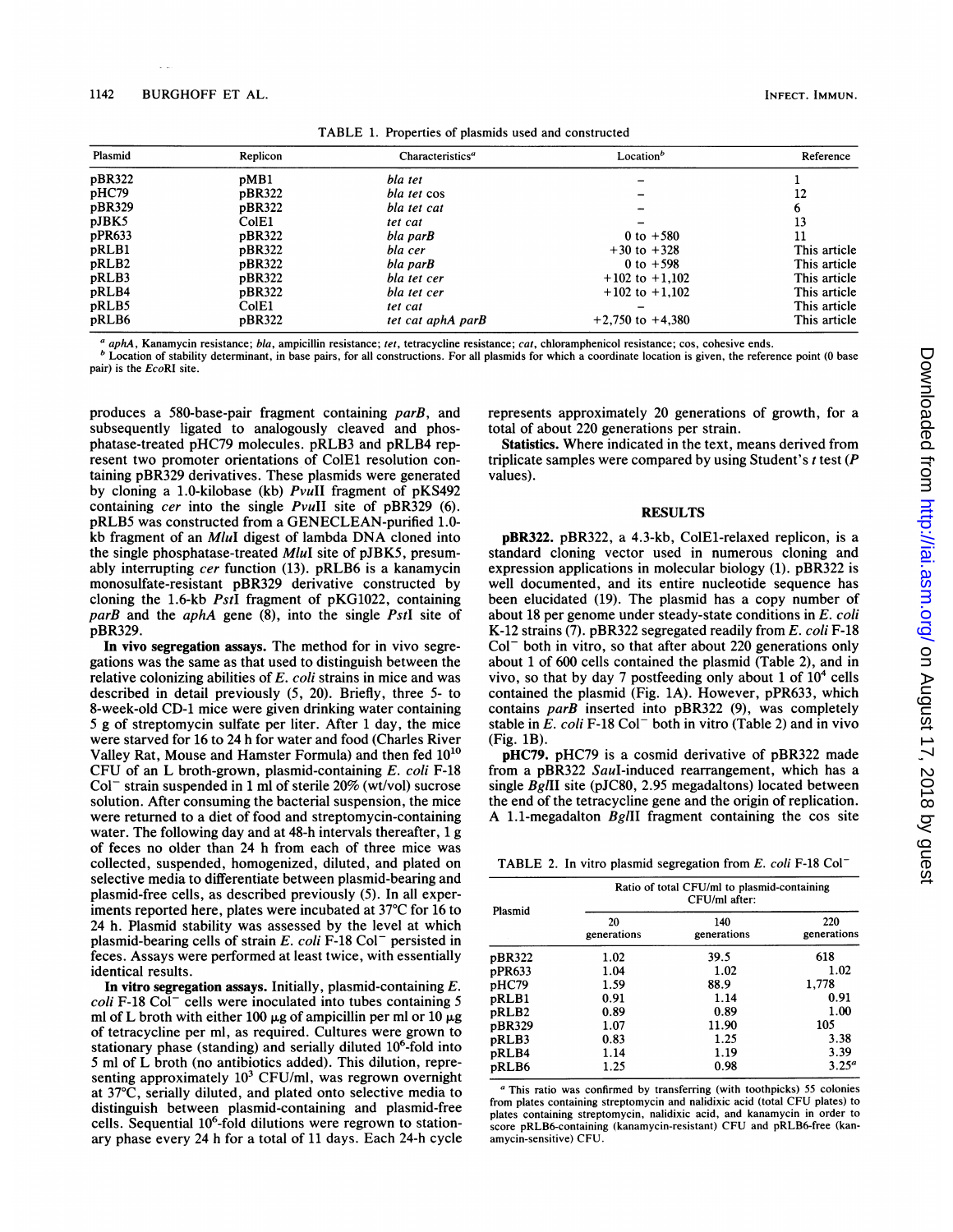

(pBR322) (A) and pPR633 from E. coli F-18 Col<sup>-</sup> (pPR633) (B). Symbols:  $\bullet$ , total CFU;  $\triangle$ , plasmid-containing CFU.

from lambda Charon 3A was cloned into that unique site, allowing for in vitro packaging of large sequences of foreign DNA into lambda bacteriophage capsids (12). pHC79 behaved similarly to pBR322 in that pHC79 segregated rapidly from E. coli F-18 Col<sup>-</sup> both in in vitro (Table 2) and in vivo (Fig. 2A). Insertion of either cer, to yield pRLB1, or parB, to yield pRLB2, completely stabilized this plasmid in E. coli F-18 Col<sup>-</sup> both in vitro (Table 2) and in vivo (Fig. 2B and C).

pBR329. pBR329 is a high-copy number variant of pBR322, i.e., 30 copies per genome in E. coli K-12 strains (15). The plasmid is a 4.15-kb hybrid construct of pBR327 and pBR328 made from an HhaI digest of pBR328 (carrying the chloramphenicol resistance gene) treated with BalI exonuclease. The resulting fragments were ligated to an S1 nuclease-treated EcoRI site of pBR327 (6). pBR329 segregated from  $E.$  coli F-18 Col<sup>-</sup> both in vitro (Table 2) and in vivo (Fig. 3A). Although two independent cer insertions (to yield pBRL3 and pBRL4) significantly stabilized pBR329 in vitro (Table 2), neither construct had an effect on the rapid rate of segregation in vivo (Fig. 3B; one construct, pBRL3, is shown). Similarly, insertion of the *parB* region of plasmid Rl into pBR329 (to yield pBRL6) stabilized pBR329 to a great extent in  $E.$  coli F-18 Col<sup>-</sup> in vitro (Table 2); however, in vivo (Fig. 3C), the addition of parB still resulted in plasmid segregation.

pJBK5. During the course of this work, pJBK5, a ColEl derivative (13), was tested in  $E$ . coli F-18 Col<sup>-</sup> for its segregation rate in vivo and was found to be stable (Fig. 4A). Since the original ColE1 plasmid contains the cer region, which has a unique MluI site (18), pJBK5 was restricted with MluI and <sup>a</sup> small piece of bacteriophage lambda DNA was inserted to disrupt the cer function (see Materials and Methods). The resulting construct, pRLB5, was subsequently transformed into E. coli F-18 Col<sup>-</sup> and found to segregate rapidly in vivo (Fig. 4B). These data indicate that pJBK5 stabilization is most likely caused by cer function.

#### DISCUSSION

The commonly used cloning vectors pBR322, pHC79, and  $pBR329$  were all found to be unstable in E. coli F-18 Col<sup>-</sup> both in vitro and in vivo (Table 2 and Fig. 1A, 2A, and 3A). Insertion of the cer region, a site-specific recombination sequence which promotes conversion of plasmid multimers (which occur through recA-dependent homologous recombination) to monomers, in conjunction with the *trans*-acting chromosomally encoded xerA gene product (16), has been shown previously to stabilize plasmids in vitro (17). In our hands, cer prevented segregation of pHC79 completely both in vitro and in vivo (Table <sup>2</sup> and Fig. 2B). A pBR322 cer plasmid was not constructed because it is closely related to pHC79. Two distinct cer promoter orientation constructions of pBR329 stabilized the plasmid in vitro; however, between generations 140 and 220, segregation in vitro was observed (Table 2). Both constructs segregated rapidly in vivo (one is shown in Fig. 3B).

As was observed for cer, the parB region of plasmid R1 stabilized the plasmid in vitro i.e., pBR322 and pHC79 were



FIG. 2. In vivo segregation of pHC79 from E. coli F-18 Col<sup>-</sup> (pHC79) (A), pRLB1 from E. coli F-18 Col<sup>-</sup> (pRLB1) (B), and pRLB2 from E. coli F-18 Col<sup>-</sup> (pRLB2) (C). Symbols:  $\bullet$ , total CFU;  $\triangle$ , plasmid-containing CFU.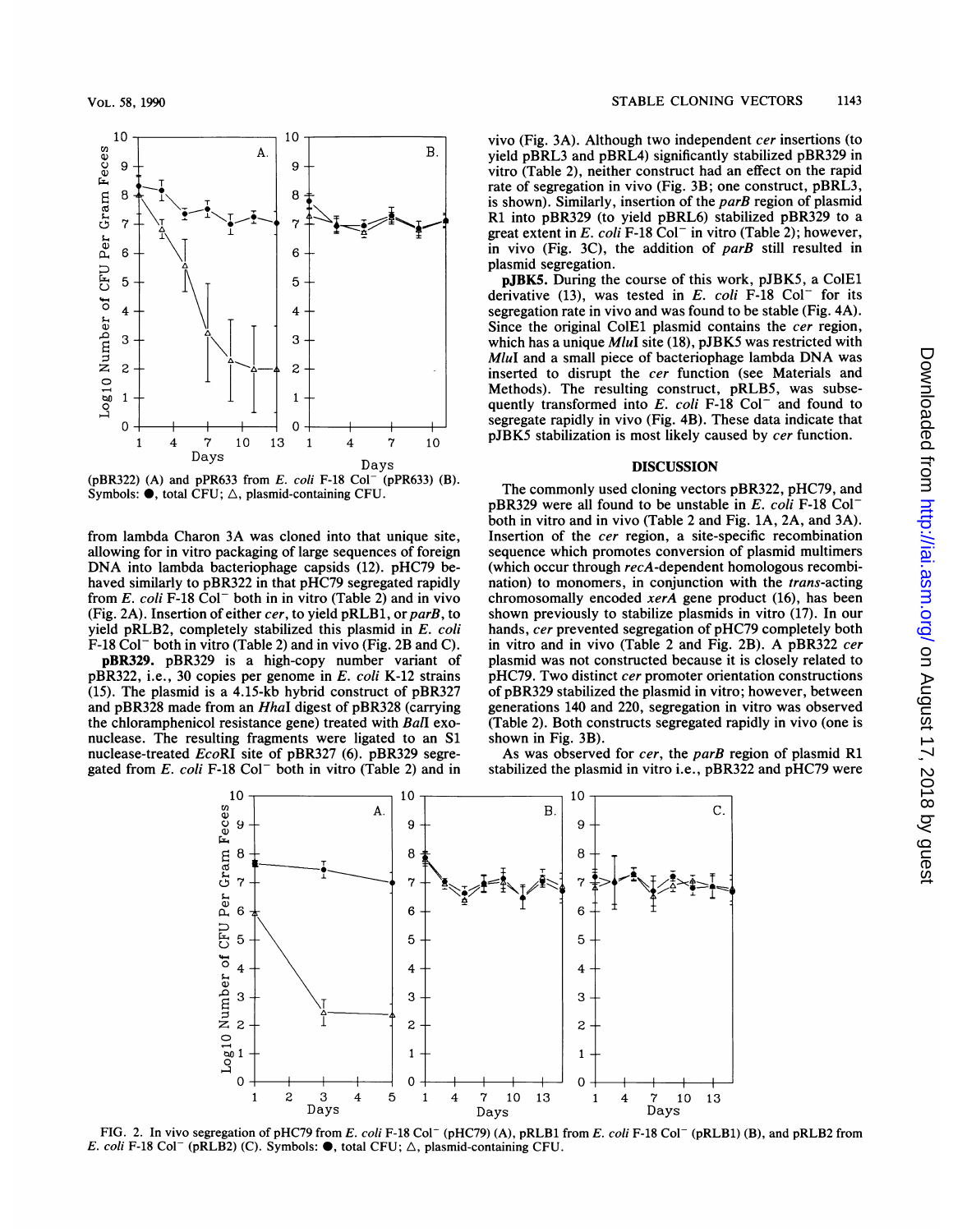

FIG. 3. In vivo segregation of pBR329 from E. coli F-18 Col<sup>-</sup> (pBR329) (A), pRLB3 from E. coli F-18 Col<sup>-</sup> (pRLB3) (B), and pRLB6 from E. coli F-18 Col<sup>-</sup> (pRLB6) (C). Symbols:  $\bullet$ , total CFU;  $\triangle$ , plasmid-containing CFU.

stabilized completely, and pBR329 showed reduced segregation in E. coli F-18 Col<sup>-</sup> (Table 2). As with cer, parB stabilized pBR322 and pHC79 in vivo but was unable to stabilize pBR329 in vivo (Fig. 3C). This is somewhat surprising, since segregation of a plasmid containing the *parB* region is supposed to result in postsegregational killing of the plasmid-free cell (11). That is, the cell-killing gene hok, located within the parB region, encodes a 52-amino-acid protein which causes collapse of transmembrane potential (9). In plasmid-containing cells, hok expression is prevented by an antisense RNA, sok, which is also encoded within the parB region. The antisense RNA forms an RNA-RNA hybrid with the hok transcript inhibiting translation. Segregation of a parB-containing plasmid leads to a rapid degradation of sok RNA, leaving hok mRNA free for translation of the 52-amino-acid product, which kills the plasmid-free cells



FIG. 4. In vivo segregation of pJBK5 from E. coli F-18 Col- (pJBK5) (A) and pRLB5 from  $E$ . coli F-18 Col<sup>-</sup> (pRLB5) (B). Symbols:  $\bullet$ , total CFU;  $\triangle$ , plasmid-containing CFU.

(10). Therefore, the  $parB$  region ensures that all live bacterial cells contain the plasmid. Apparently, some E. coli F-18  $Col^-$  cells which segregate the pBR329 derivative containing parB escape death in vivo and efficiently colonize the streptomycin-treated mouse large intestine. Although we do not understand why pBR329 containing cer and parB segregates slowly in vitro and rapidly in vivo, the fact that it does underscores the idea that even the most stable plasmids in vitro should be tested for segregational stability in vivo. In any case, plasmids pPR633, pRLB1, and pRLB2 are stable constructs and seem ideally suited for in vivo selection of recombinant clones containing colonization genes.

#### ACKNOWLEDGMENTS

We gratefully acknowledge Søren Molin for the donation of pPR633 and pKG1022, David Sherratt for pKS492, Robert Kwiatkowski for plasmid pBR329, and James Kaper for plasmid pJBK5. We also thank Nikolaus Schlaich and D. Mac Richardson for expert technical assistance and Ruth Vilardofsky and Carolyn Lunt for their help in preparing the manuscript.

This research was supported by Public Health Service grant A116370 to P.S.C. and D.C.L. from the National Institute of Allergy and Infectious Diseases and by a grant-in-aid of research awarded to R.L.B. from Sigma Xi.

#### LITERATURE CITED

- 1. Balbas, P., X. Soberon, E. Merino, M. Zurita, H. Lomeli, F. Valie, N. Flores, and F. Bolivar. 1986. Plasmid vector pBR322 and its special derivatives-a review. Gene 50:3-40.
- Bertani, G. 1951. Studies on lysogenesis. I. The mode of phage liberation by lysogenic Escherichia coli. J. Bacteriol. 62:293- 300.
- 3. Birnboim, H. C., and J. Doly. 1979. A rapid alkaline extraction procedure for screening recombinant plasmid DNA. Nucleic Acids Res. 7:1513-1523.
- Boyer, H. W., and D. Roulland-Dussoix. 1969. A complementation analysis of the restriction and modification of the DNA in Escherichia coli. J. Mol. Biol. 41:459-472.
- 5. Cohen, P. A., R. Rossoll, V. J. Cabelli, S.-L. Yang, and D. C. Laux. 1983. Relationship between the mouse colonizing ability of a human fecal Escherichia coli strain and its ability to bind a specific mouse colonic mucous gel protein. Infect. Immun. 40:62-69.
- 6. Covarrubias, L., and F. Bolivar. 1982. Construction and char-